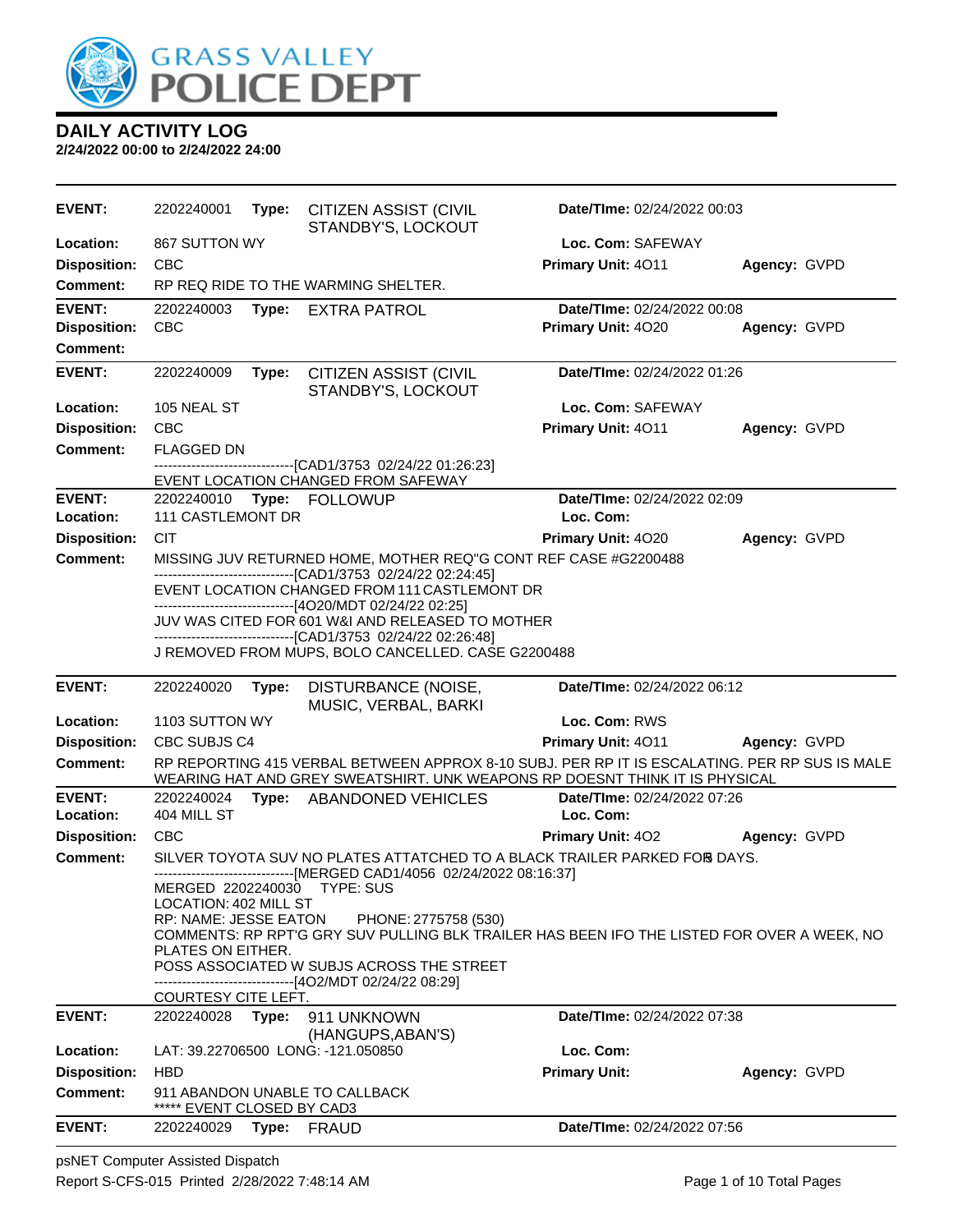

| Location:<br><b>Disposition:</b> | 740 SO AUBURN ST # 2<br><b>CBC</b> |       |                                                                                                                                                                                                                                                                                                        | Loc. Com:<br>Primary Unit: 401            | Agency: GVPD |
|----------------------------------|------------------------------------|-------|--------------------------------------------------------------------------------------------------------------------------------------------------------------------------------------------------------------------------------------------------------------------------------------------------------|-------------------------------------------|--------------|
| <b>Comment:</b>                  | 911 RPT'G POSS ATT SCAM, REQ 10-21 |       |                                                                                                                                                                                                                                                                                                        |                                           |              |
|                                  |                                    |       | -------------------------------[CAD1/4056 02/24/22 08:17:07]                                                                                                                                                                                                                                           |                                           |              |
|                                  | ADD 911, ADV TO CALL 411           |       |                                                                                                                                                                                                                                                                                                        |                                           |              |
| <b>EVENT:</b>                    | 2202240030                         | Type: | <b>SUSPICIOUS CIRCUMSTANCE</b><br>(VEHICLE, PERSON                                                                                                                                                                                                                                                     | Date/TIme: 02/24/2022 08:04               |              |
| Location:                        | 402 MILL ST                        |       |                                                                                                                                                                                                                                                                                                        | Loc. Com:                                 |              |
| <b>Disposition:</b>              | MERGED 2202240024                  |       |                                                                                                                                                                                                                                                                                                        | <b>Primary Unit:</b>                      | Agency: GVPD |
| <b>Comment:</b>                  | EITHER.                            |       | RP RPT'G GRY SUV PULLING BLK TRAILER HAS BEEN IFO THE LISTED FOR OVER A WEEK, NO PLATES ON                                                                                                                                                                                                             |                                           |              |
|                                  |                                    |       | POSS ASSOCIATED W SUBJS ACROSS THE STREET<br>***** EVENT CLOSED BY CAD1 WITH COMMENT-2202240024                                                                                                                                                                                                        |                                           |              |
| <b>EVENT:</b>                    | 2202240031                         |       | Type: TRAFFIC (DUI, PARKING,<br>SPEED, HAZ                                                                                                                                                                                                                                                             | Date/TIme: 02/24/2022 08:09               |              |
| Location:                        | <b>BRUNSWICK RD/SUTTON WY</b>      |       |                                                                                                                                                                                                                                                                                                        | Loc. Com:                                 |              |
| <b>Disposition:</b>              | <b>GOA GOA</b>                     |       |                                                                                                                                                                                                                                                                                                        | <b>Primary Unit: 4018</b>                 | Agency: GVPD |
| <b>Comment:</b>                  |                                    |       | 911 RPT'G UNLOADED SIL 18 WHEELER UNABLE TO MAINTAIN LANES<br>JUST CROSSED THE OVERPASS TWRDS E MAIN                                                                                                                                                                                                   |                                           |              |
| <b>EVENT:</b>                    | 2202240032 Type: FRAUD             |       |                                                                                                                                                                                                                                                                                                        | Date/TIme: 02/24/2022 08:32               |              |
| Location:                        | 157 HOLBROOKE WY                   |       |                                                                                                                                                                                                                                                                                                        | Loc. Com:                                 |              |
| <b>Disposition:</b>              | <b>CBC</b>                         |       |                                                                                                                                                                                                                                                                                                        | Primary Unit: 4021                        | Agency: GVPD |
| <b>Comment:</b>                  |                                    |       | RP REQG 10-21 REF FRAUD REPORT/ BEING HACKED<br>------------------------------[4O21/MDT 02/24/22 08:42]                                                                                                                                                                                                |                                           |              |
|                                  |                                    |       | RP STATED SHE WAS JUST CALLING TO REPORT A BEST BUY SCAM HOWEVER SHE WAS NOT VICTIM JUST<br>CONTACTED. SHE SAID SHE WOULD CALL THE UNION TO GET THE WORD OUT                                                                                                                                           |                                           |              |
| <b>EVENT:</b>                    |                                    |       | 2202240036 Type: DISTURBANCE (NOISE,<br>MUSIC, VERBAL, BARKI                                                                                                                                                                                                                                           | Date/TIme: 02/24/2022 08:36               |              |
| Location:                        | 114 STEWART ST # 6                 |       |                                                                                                                                                                                                                                                                                                        | Loc. Com:                                 |              |
| <b>Disposition:</b>              | RPT RPT TAKEN                      |       |                                                                                                                                                                                                                                                                                                        | <b>Primary Unit: 401</b>                  | Agency: GVPD |
| Case No:                         | G2200489                           |       |                                                                                                                                                                                                                                                                                                        |                                           |              |
| Comment:                         | HAVING SOME CONFUSION              |       | RP AT GVPD TO RPT, SU THAT WAS RECENTLY RELEASED FROM THE JAIL BROKE THE WINDOWS AT RPS<br>RES. RP ALSO STATED THE SU TALKED HER INTO DRINKING A SHOT OF SOMETHING AND SHE IS NOW<br>-------------------------------[CAD3/4011 02/24/22 09:05:18]<br>ISSUED CASE# G2200489 FOR AGENCY GVPD by UNIT 4O1 |                                           |              |
| <b>EVENT:</b>                    |                                    |       | 2202240040 Type: VANDALISM                                                                                                                                                                                                                                                                             | Date/TIme: 02/24/2022 08:51               |              |
| Location:                        | 155 GLASSON WY                     |       |                                                                                                                                                                                                                                                                                                        | Loc. Com: SIERRA NEVADA MEMORIAL HOSPITAL |              |
| <b>Disposition:</b>              | <b>CBC</b>                         |       |                                                                                                                                                                                                                                                                                                        | <b>Primary Unit: 402</b>                  | Agency: GVPD |
| <b>Comment:</b>                  |                                    |       | RP REPORTING GRAFFITI ON BACK RETAINING WALL.                                                                                                                                                                                                                                                          |                                           |              |
| <b>EVENT:</b>                    | 2202240043                         |       | Type: WELFARE CHECK                                                                                                                                                                                                                                                                                    | Date/TIme: 02/24/2022 09:00               |              |
| Location:                        | 626 S AUBURN ST # 12               |       |                                                                                                                                                                                                                                                                                                        | Loc. Com: RENTAL COTTAGES                 |              |
| <b>Disposition:</b>              | CBC SHES C4, WILL CALL RP          |       |                                                                                                                                                                                                                                                                                                        | <b>Primary Unit: 401</b>                  | Agency: GVPD |
| <b>Comment:</b>                  |                                    |       | RP REQ CHK ON HER AUNT WHO HAS BEEN SUFFERING FROM MEDICAL ISSUES AND WAS RECENTLY<br>HOSPITALIZED. LAST HEARD FROM 3 DAYS AGO                                                                                                                                                                         |                                           |              |
| <b>EVENT:</b>                    | 2202240044 Type:                   |       | <b>RESTRAINING ORDERS (TRO,</b><br>OAH, CUSTODY, C                                                                                                                                                                                                                                                     | Date/TIme: 02/24/2022 09:01               |              |
| Location:                        | 871 SUTTON WY                      |       |                                                                                                                                                                                                                                                                                                        | Loc. Com: LAUNDERLAND                     |              |
| <b>Disposition:</b>              | CBC 98T                            |       |                                                                                                                                                                                                                                                                                                        | Primary Unit: 4018                        | Agency: GVPD |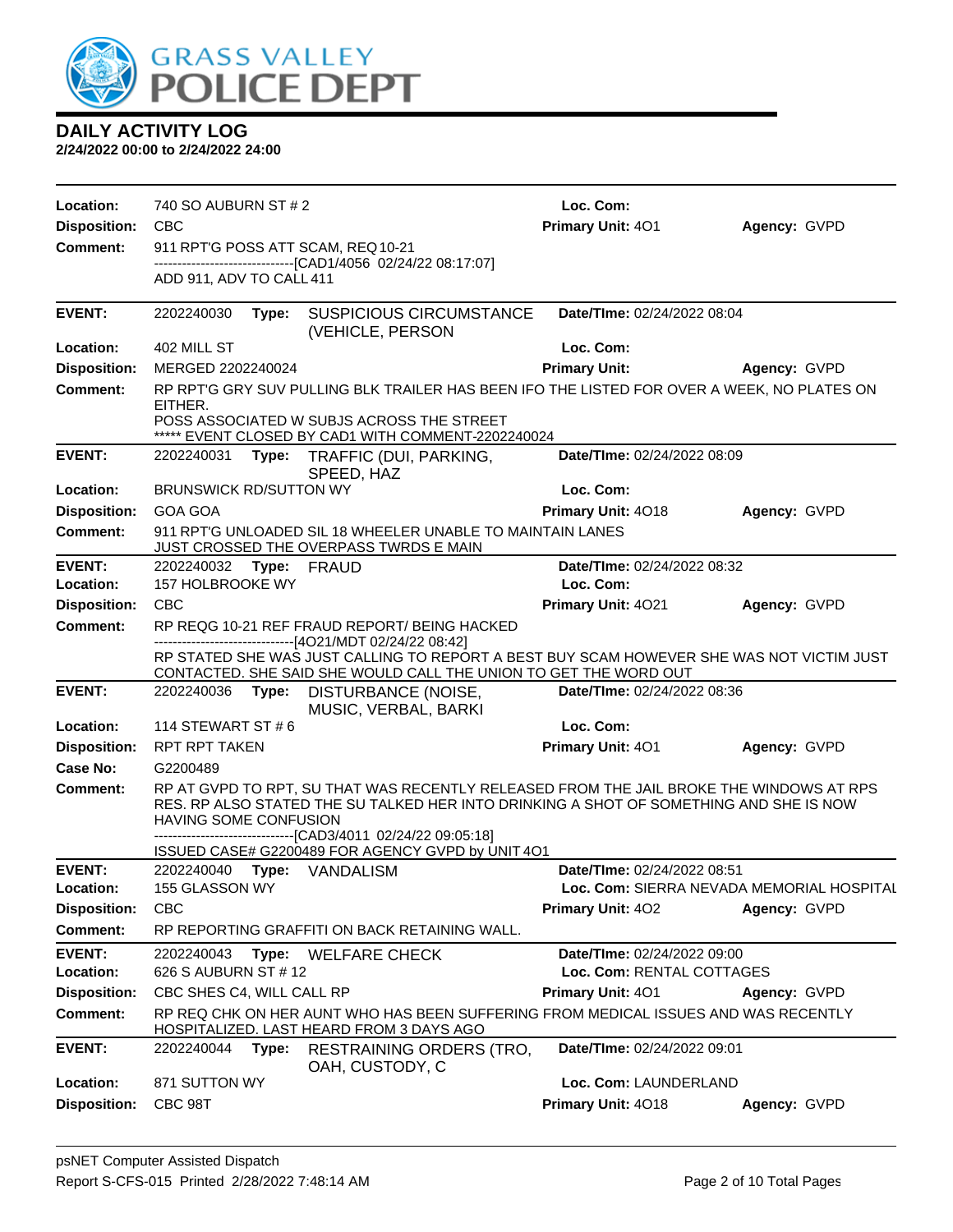

| <b>Comment:</b>     |                             |       | RP STATING THE SU THAT SHE HAS A DVRO AGAINST IS ACROSS THE STREET. REQG CTC AT THE BNS.<br>DOESNT HAVE A WORKING PHONE.<br>------------------------------[CAD3/4011 02/24/22 09:05:14]                                                                                                                                                     |                                     |              |
|---------------------|-----------------------------|-------|---------------------------------------------------------------------------------------------------------------------------------------------------------------------------------------------------------------------------------------------------------------------------------------------------------------------------------------------|-------------------------------------|--------------|
|                     | RO EXPIRED IN 2016          |       |                                                                                                                                                                                                                                                                                                                                             |                                     |              |
| <b>EVENT:</b>       |                             |       | 2202240051 Type: SUBJECT STOP                                                                                                                                                                                                                                                                                                               | Date/TIme: 02/24/2022 09:24         |              |
| <b>Disposition:</b> | CBC 98T                     |       |                                                                                                                                                                                                                                                                                                                                             | Primary Unit: 4017                  | Agency: GVPD |
| <b>Comment:</b>     |                             |       |                                                                                                                                                                                                                                                                                                                                             |                                     |              |
| <b>EVENT:</b>       | 2202240061                  | Type: | VANDALISM                                                                                                                                                                                                                                                                                                                                   | Date/TIme: 02/24/2022 10:01         |              |
| Location:           | 450 COLFAX AV               |       |                                                                                                                                                                                                                                                                                                                                             | Loc. Com: NORTH AMERICAN TECHNOLOGY |              |
| <b>Disposition:</b> | <b>CBC</b>                  |       |                                                                                                                                                                                                                                                                                                                                             | <b>Primary Unit: 4021</b>           | Agency: GVPD |
| <b>Comment:</b>     |                             |       | JUVENILES VANDALISING BUILDING REQUEST 10-21                                                                                                                                                                                                                                                                                                |                                     |              |
|                     | BACKSIDE OF BUILDING.       |       | ------------------------------[4O21/MDT 02/24/22 10:20]<br>RP SAID JUVENILES HAVE BEEN VANDALIZING AND THE ACTIVITY IS INCREASING. NOT REQUESTING TO<br>PRESS CHARGES YET. RP WAS ADVISED TO CALL AS THE CRIME WAS OCCURING. SHE WISHED FOR LE TO<br>SPEAK TO KIDS WHEN CONTACTED. REQUESTED INCREASED PATROL IN THE AREA ESPECIALLY ON THE |                                     |              |
| <b>EVENT:</b>       | 2202240066 Type: FRAUD      |       |                                                                                                                                                                                                                                                                                                                                             | Date/TIme: 02/24/2022 10:18         |              |
| Location:           | 227 COLFAX AV               |       |                                                                                                                                                                                                                                                                                                                                             | Loc. Com: RANDALL CHIROPRACTIC      |              |
| <b>Disposition:</b> | <b>CBC</b>                  |       |                                                                                                                                                                                                                                                                                                                                             | <b>Primary Unit: 4021</b>           | Agency: GVPD |
| <b>Comment:</b>     |                             |       | RP REQUEST 10-21 REFERENCE PHONE SCAM                                                                                                                                                                                                                                                                                                       |                                     |              |
|                     |                             |       | ------------------------------[4O21/MDT 02/24/22 10:25]<br>RP CALLED TO REPORT A PGE SCAM GOING AROUND. NO VICTIMS JUST WANTED TO ADVISE US OF IT                                                                                                                                                                                           |                                     |              |
| <b>EVENT:</b>       |                             |       | 2202240067 Type: THEFT (GRAND, PETTY, FROM<br><b>MERCHANT)</b>                                                                                                                                                                                                                                                                              | Date/TIme: 02/24/2022 10:30         |              |
| Location:           | 113 FIDDICK LN              |       |                                                                                                                                                                                                                                                                                                                                             | Loc. Com:                           |              |
| <b>Disposition:</b> | <b>CBC</b>                  |       |                                                                                                                                                                                                                                                                                                                                             | Primary Unit: 4021                  | Agency: GVPD |
| <b>Comment:</b>     |                             |       | RP REQUESTING 10-21 GAS THEFT FROM VEHICLES                                                                                                                                                                                                                                                                                                 |                                     |              |
|                     |                             |       | ------------------------------[4O21/MDT 02/24/22 10:40]<br>REQUESTING EXTRA PATROL BECAUSE NEIGHBOR"S GAS VEHICLE WAS ALSO SYPHONED OUT LAST NIGHT                                                                                                                                                                                          |                                     |              |
| <b>EVENT:</b>       |                             |       | 2202240069 Type: DISTURBANCE (NOISE,                                                                                                                                                                                                                                                                                                        | Date/TIme: 02/24/2022 10:35         |              |
|                     |                             |       | MUSIC, VERBAL, BARKI                                                                                                                                                                                                                                                                                                                        |                                     |              |
| Location:           | 1400 SEGSWORTH WY #8        |       |                                                                                                                                                                                                                                                                                                                                             | Loc. Com:                           |              |
| <b>Disposition:</b> | CBC                         |       |                                                                                                                                                                                                                                                                                                                                             | Primary Unit: 4021                  | Agency: GVPD |
| Comment:            |                             |       | RP AT GVPD, ISSUES W/ MALE SUBJ LIVING IN HER APT.                                                                                                                                                                                                                                                                                          |                                     |              |
|                     | ADVISED OF EVICTION PROCESS |       | ------------------------------[4O21/MDT 02/24/22 11:02]                                                                                                                                                                                                                                                                                     |                                     |              |
| <b>EVENT:</b>       |                             |       | 2202240070 Type: COMMUNITY POLICING                                                                                                                                                                                                                                                                                                         | Date/TIme: 02/24/2022 10:36         |              |
|                     |                             |       | <b>ACTION</b>                                                                                                                                                                                                                                                                                                                               |                                     |              |
| Location:           | 1100 BLK SUTTON WAY         |       |                                                                                                                                                                                                                                                                                                                                             | Loc. Com:                           |              |
| <b>Disposition:</b> | <b>CBC</b>                  |       |                                                                                                                                                                                                                                                                                                                                             | Primary Unit: 4017                  | Agency: GVPD |
| <b>Comment:</b>     | <b>CAMP CLEANUP</b>         |       |                                                                                                                                                                                                                                                                                                                                             |                                     |              |
| <b>EVENT:</b>       | 2202240073                  | Type: | VEH CITES, VIN, TOWS, DUI                                                                                                                                                                                                                                                                                                                   | Date/TIme: 02/24/2022 10:46         |              |
| Location:           | 1100 BLK SUTTON             |       |                                                                                                                                                                                                                                                                                                                                             | Loc. Com:                           |              |
| <b>Disposition:</b> | CBC VEH TAGGED FOR REMOVAL  |       |                                                                                                                                                                                                                                                                                                                                             | Primary Unit: 4018                  | Agency: GVPD |
| <b>Comment:</b>     | 7CEF194                     |       |                                                                                                                                                                                                                                                                                                                                             |                                     |              |
| <b>EVENT:</b>       | 2202240075                  | Type: | DISTURBANCE (NOISE,<br>MUSIC, VERBAL, BARKI                                                                                                                                                                                                                                                                                                 | Date/TIme: 02/24/2022 10:51         |              |
| Location:           | 415 CENTRAL AV              |       |                                                                                                                                                                                                                                                                                                                                             | Loc. Com: MEMORIAL PARK             |              |
| <b>Disposition:</b> | <b>CBC</b>                  |       |                                                                                                                                                                                                                                                                                                                                             | Primary Unit: 402                   | Agency: GVPD |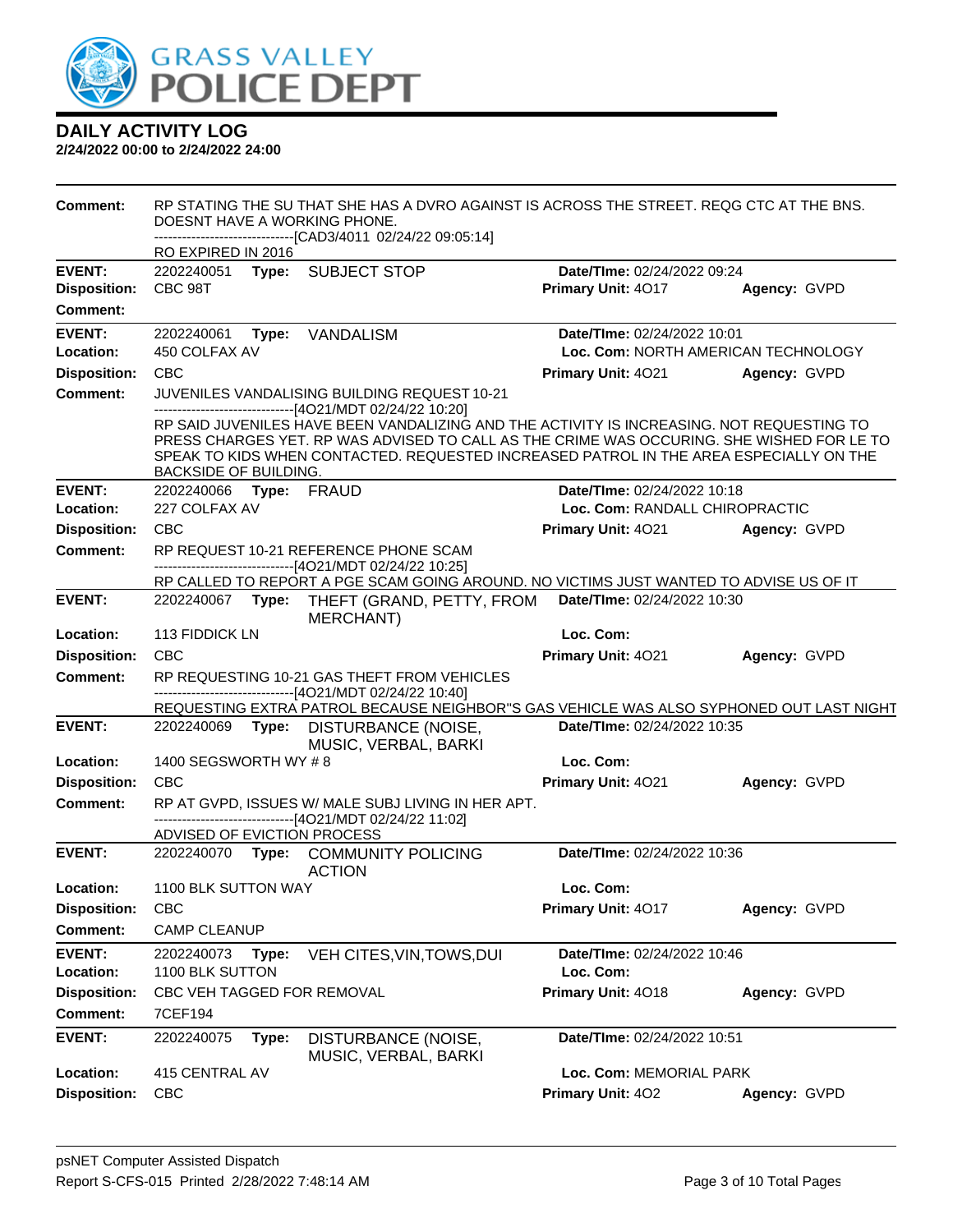

**2/24/2022 00:00 to 2/24/2022 24:00**

| <b>Comment:</b>     | PW RPTG SU DIGGING IN THE PARK                      | -------------------------[CAD3/4011 02/24/22 10:51:43]                                                                                               |                                              |                                           |
|---------------------|-----------------------------------------------------|------------------------------------------------------------------------------------------------------------------------------------------------------|----------------------------------------------|-------------------------------------------|
|                     |                                                     | EVENT LOCATION CHANGED FROM MEMORIAL PARK                                                                                                            |                                              |                                           |
| <b>EVENT:</b>       |                                                     | 2202240081 Type: WELFARE CHECK                                                                                                                       | Date/TIme: 02/24/2022 11:21                  |                                           |
| Location:           | 500 CROWN POINT CR                                  |                                                                                                                                                      | Loc. Com: TURNING POINT                      |                                           |
| <b>Disposition:</b> | <b>CBC CBCFOR NOW</b>                               |                                                                                                                                                      | <b>Primary Unit: 401</b>                     | Agency: GVPD                              |
| <b>Comment:</b>     |                                                     | RP REQUESTING A 5151 EVALUATION ON CLIENT                                                                                                            |                                              |                                           |
| <b>EVENT:</b>       |                                                     |                                                                                                                                                      | Date/TIme: 02/24/2022 11:35                  |                                           |
| Location:           | 275 DORSEY DR # 61                                  |                                                                                                                                                      | Loc. Com: GRASS VALLEY TERRACE<br>APARTMENTS |                                           |
|                     | Disposition: CBC WELFARE BOLO ISSUED                |                                                                                                                                                      | <b>Primary Unit: 4018</b>                    | Agency: GVPD                              |
| <b>Comment:</b>     |                                                     | 911 REQ 4D13, STATES SHE NEEDS TO LOCATE HER GRANDSON. RP WAS VERY UPSET AND CRYING.<br>-------------------------------[CAD1/4056 02/24/22 11:36:02] |                                              |                                           |
|                     | REF G2200458                                        | STATES SHE WOULD BE OK IF 4018 CALLED HER AS WELL                                                                                                    |                                              |                                           |
| <b>EVENT:</b>       |                                                     | 2202240086 Type: DOMESTIC VIOLENCE                                                                                                                   | Date/TIme: 02/24/2022 11:37                  |                                           |
| Location:           | 131 EUREKA ST # 217                                 |                                                                                                                                                      | Loc. Com: HILLTOP ESTATES                    |                                           |
| <b>Disposition:</b> | <b>CBC</b>                                          |                                                                                                                                                      | <b>Primary Unit: 402</b>                     | Agency: GVPD                              |
| <b>Comment:</b>     |                                                     | FEMALE AT THE RES REQG HER DAUGHTER AND GRAND DAUGHTER LEAVE, THEY ARE REQUESTING<br>MONEY FROM HER. WHILE LL, APPEARS THE SUBJS ARE LEAVING.        |                                              |                                           |
|                     | RP REQG WELFARE CHECK                               | --------------------------------[CAD3/4011 02/24/22 11:37:56]                                                                                        |                                              |                                           |
|                     |                                                     | DAUGHTER WEARING BLK COAT, BLK PANTS, AND A DOG                                                                                                      |                                              |                                           |
|                     | THE GRANDDAUGHTER IS A TEENAGER                     |                                                                                                                                                      |                                              |                                           |
| <b>EVENT:</b>       |                                                     | 2202240088 Type: DISTURBANCE (NOISE,                                                                                                                 | Date/TIme: 02/24/2022 11:38                  |                                           |
| Location:           | 692 FREEMAN LN # A                                  | MUSIC, VERBAL, BARKI                                                                                                                                 |                                              | Loc. Com: BETWEEN RALEYS AND VERIZON      |
| <b>Disposition:</b> | CBC 98T ADMONISHED 602                              |                                                                                                                                                      | Primary Unit: 4K6                            | Agency: GVPD                              |
| <b>Comment:</b>     |                                                     | EMPLOYEE RPT'G FEMALE OUTSIDE SCREAMING AND YELLING AT PEOPLE WALKING BY                                                                             |                                              |                                           |
| <b>EVENT:</b>       | 2202240091                                          | BRO COAT AND JEAN SKIRT CURRENTLY ON THE GROUND TALKING TO HERSELF                                                                                   | Date/TIme: 02/24/2022 11:57                  |                                           |
|                     |                                                     | Type: 911 UNKNOWN<br>(HANGUPS, ABAN'S)                                                                                                               |                                              |                                           |
| Location:           | <b>MILL ST</b>                                      |                                                                                                                                                      | Loc. Com:                                    |                                           |
| <b>Disposition:</b> | <b>HBD</b>                                          |                                                                                                                                                      | <b>Primary Unit:</b>                         | Agency: GVPD                              |
| <b>Comment:</b>     | 911 HANGUP                                          |                                                                                                                                                      |                                              |                                           |
|                     |                                                     | -----------------------------[CAD1/4056 02/24/22 11:58:33]<br>EVENT LOCATION CHANGED FROM LAT:39.21920100 LONG: -121.052352 GRASS VALLEY             |                                              |                                           |
|                     | <b>C4 ON CALLBACK</b><br>***** EVENT CLOSED BY CAD1 | -------------------------------[CAD1/4056 02/24/22 11:59:25]                                                                                         |                                              |                                           |
| <b>EVENT:</b>       | 2202240098<br>Type:                                 | 911 UNKNOWN                                                                                                                                          | Date/TIme: 02/24/2022 12:14                  |                                           |
| Location:           | 155 GLASSON WY                                      | (HANGUPS, ABAN'S)                                                                                                                                    |                                              | Loc. Com: SIERRA NEVADA MEMORIAL HOSPITAL |
| <b>Disposition:</b> | INF LOG PER 4018                                    |                                                                                                                                                      | <b>Primary Unit:</b>                         | Agency: GVPD                              |
| <b>Comment:</b>     | 911 ABANDON                                         |                                                                                                                                                      |                                              |                                           |
|                     | NUMBER IS TO A FEX                                  | ------------------------------[CAD1/4056 02/24/22 12:15:12]<br>***** EVENT CLOSED BY CAD1 WITH COMMENT-LOG PER 4018                                  |                                              |                                           |
| EVENT:              | 2202240100<br>Type:                                 | <b>CITIZEN ASSIST (CIVIL</b>                                                                                                                         | Date/TIme: 02/24/2022 12:28                  |                                           |
| Location:           | 1262 SUTTON WY                                      | STANDBY'S, LOCKOUT                                                                                                                                   |                                              | Loc. Com: HOSPITALITY HOUSE 530 271 7144  |

psNET Computer Assisted Dispatch Report S-CFS-015 Printed 2/28/2022 7:48:14 AM Page 4 of 10 Total Pages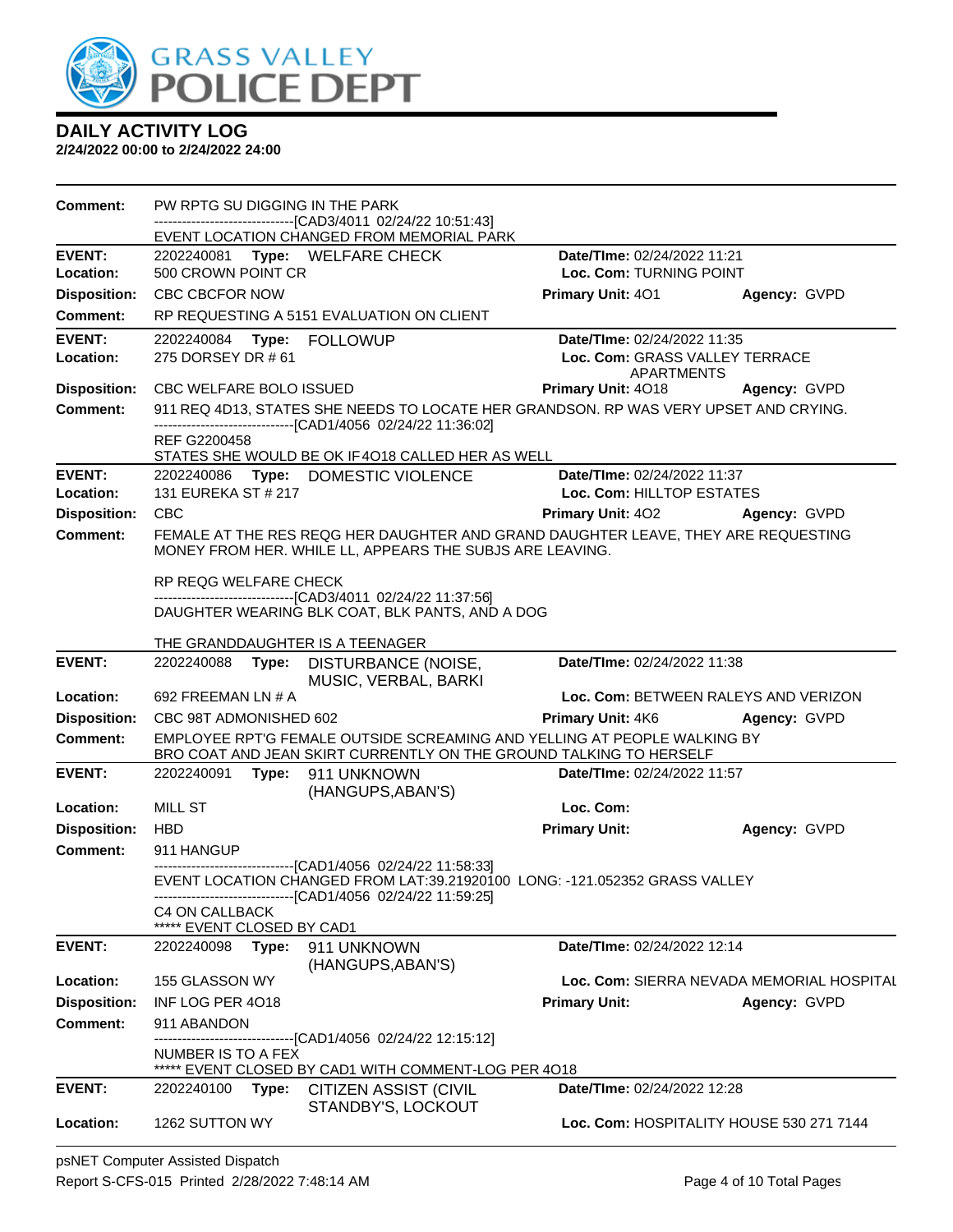

| <b>Disposition:</b>        | FI 98T, CLEARED             |       |                                                                                                                                             | Primary Unit: 4017                                         | Agency: GVPD                             |  |
|----------------------------|-----------------------------|-------|---------------------------------------------------------------------------------------------------------------------------------------------|------------------------------------------------------------|------------------------------------------|--|
| <b>Comment:</b>            | <b>CLEARANCE FOR 1</b>      |       |                                                                                                                                             |                                                            |                                          |  |
| <b>EVENT:</b>              | 2202240104                  | Type: | 911 UNKNOWN<br>(HANGUPS, ABAN'S)                                                                                                            | Date/TIme: 02/24/2022 12:38                                |                                          |  |
| Location:                  | 118 TINLOY                  |       |                                                                                                                                             | Loc. Com:                                                  |                                          |  |
| <b>Disposition:</b>        | <b>HBD</b>                  |       |                                                                                                                                             | <b>Primary Unit:</b>                                       | Agency: GVPD                             |  |
| <b>Comment:</b>            | EVENT CLOSED BY CAD3        |       | 911 ACCIDENTAL, SAW STICKER ABOUT THE PHONE GOING TO911 WHEN USED. C4                                                                       |                                                            |                                          |  |
| <b>EVENT:</b>              | 2202240109                  | Type: | DISTURBANCE (NOISE,<br>MUSIC, VERBAL, BARKI                                                                                                 | Date/TIme: 02/24/2022 12:48                                |                                          |  |
| Location:                  | 905 WE MAIN ST              |       |                                                                                                                                             | Loc. Com:                                                  |                                          |  |
| <b>Disposition:</b>        | <b>CBC</b>                  |       |                                                                                                                                             | <b>Primary Unit: 402</b>                                   | Agency: GVPD                             |  |
| <b>Comment:</b>            |                             |       | RP RPT'G HER NEIGHBOR IS STANDING ON THE RAILING OF THEIR PORCH SPEAKING GIBBERISH<br>WFA DRK HAIR, BLU SHIRT AND NO PANTS                  |                                                            |                                          |  |
| <b>EVENT:</b>              | 2202240110                  |       | Type: COMMUNITY POLICING<br><b>ACTION</b>                                                                                                   | Date/TIme: 02/24/2022 12:48                                |                                          |  |
| Location:                  | 1100 BLK SUTTON WY          |       |                                                                                                                                             | Loc. Com:                                                  |                                          |  |
| <b>Disposition:</b>        | CBC 98T                     |       |                                                                                                                                             | Primary Unit: 4017                                         | Agency: GVPD                             |  |
| <b>Comment:</b>            |                             |       | -------------------------[4O17/MDT 02/24/22 13:38]<br>CAMP CLEANED UP AND MOVED TO OWNERS STORAGE UNIT.98T                                  |                                                            |                                          |  |
| <b>EVENT:</b>              |                             |       | 2202240114 Type: CITIZEN ASSIST (CIVIL<br>STANDBY'S, LOCKOUT                                                                                | Date/TIme: 02/24/2022 13:04                                |                                          |  |
| Location:                  | 129 S AUBURN ST             |       |                                                                                                                                             |                                                            | Loc. Com: GRASS VALLEY POLICE DEPARTMENT |  |
| <b>Disposition:</b>        | <b>CBC</b>                  |       |                                                                                                                                             | Primary Unit: 4021                                         | Agency: GVPD                             |  |
| Comment:                   |                             |       | RP AT GVPD FOR FIX IT TICKET SIGN OFF.                                                                                                      |                                                            |                                          |  |
| <b>EVENT:</b><br>Location: | 2202240121<br>709 SUTTON WY |       | Type: PROPERTY LOST OR FOUND                                                                                                                | Date/TIme: 02/24/2022 13:35<br>Loc. Com: TRI COUNTIES BANK |                                          |  |
| <b>Disposition:</b>        | CBC COLLECTED FOR DISPOSAL  |       |                                                                                                                                             | <b>Primary Unit: 4018</b>                                  | Agency: GVPD                             |  |
| Comment:                   |                             |       | BLU BACKPACK LEFT AT THE FRONT OF THE BNS FOR APPROX 2HRS.                                                                                  |                                                            |                                          |  |
| <b>EVENT:</b><br>Location: | 2202240124<br>760 ZION ST   |       | Type: WELFARE CHECK                                                                                                                         | Date/TIme: 02/24/2022 13:42<br>Loc. Com:                   |                                          |  |
| <b>Disposition:</b>        | CBC                         |       |                                                                                                                                             | Primary Unit: 4017                                         | Agency: GVPD                             |  |
| <b>Comment:</b>            |                             |       | --------------------------[CAD1/4056_02/24/22 13:42:31]<br>EVENT LOCATION CHANGED FROM NEVADA CITY INN                                      |                                                            |                                          |  |
| <b>EVENT:</b>              | 2202240130                  | Type: | <b>TRAFFIC ACCIDENT</b>                                                                                                                     | Date/TIme: 02/24/2022 14:02                                |                                          |  |
| Location:                  | <b>NEAL ST/SO CHURCH ST</b> |       |                                                                                                                                             | Loc. Com: TRI COUNTY BANK                                  |                                          |  |
| <b>Disposition:</b>        | <b>RPT</b>                  |       |                                                                                                                                             | Primary Unit: 401                                          | Agency: GVPD                             |  |
| <b>Case No:</b>            | G2200490                    |       |                                                                                                                                             |                                                            |                                          |  |
| Comment:                   |                             |       | 11-82 NEG MEDICAL RP REQUESTING REPORT.<br>------------------------------[CAD1/4056_02/24/22 14:21:10]                                      |                                                            |                                          |  |
|                            |                             |       |                                                                                                                                             |                                                            |                                          |  |
| <b>EVENT:</b><br>Location: |                             |       | ISSUED CASE# G2200490 FOR AGENCY GVPD by UNIT 4O1                                                                                           |                                                            |                                          |  |
| <b>Disposition:</b>        | 2202240131 Type: FIRE       |       |                                                                                                                                             | Date/TIme: 02/24/2022 14:03                                |                                          |  |
|                            | 810 WHISPERING PINES LN     |       |                                                                                                                                             | Loc. Com: CRYSTAL DAIRY                                    |                                          |  |
|                            | <b>HBD</b>                  |       |                                                                                                                                             | <b>Primary Unit:</b>                                       | Agency: GVPD                             |  |
| <b>Comment:</b>            | ***** EVENT CLOSED BY CAD1  |       | 911 FIRE ALARM GOING OFF, TRF TO CALFIRE<br>------------------------------[CAD3/4011_02/24/22 14:03:25]<br>EVENT CALL TYPE CHANGED FROM 911 |                                                            |                                          |  |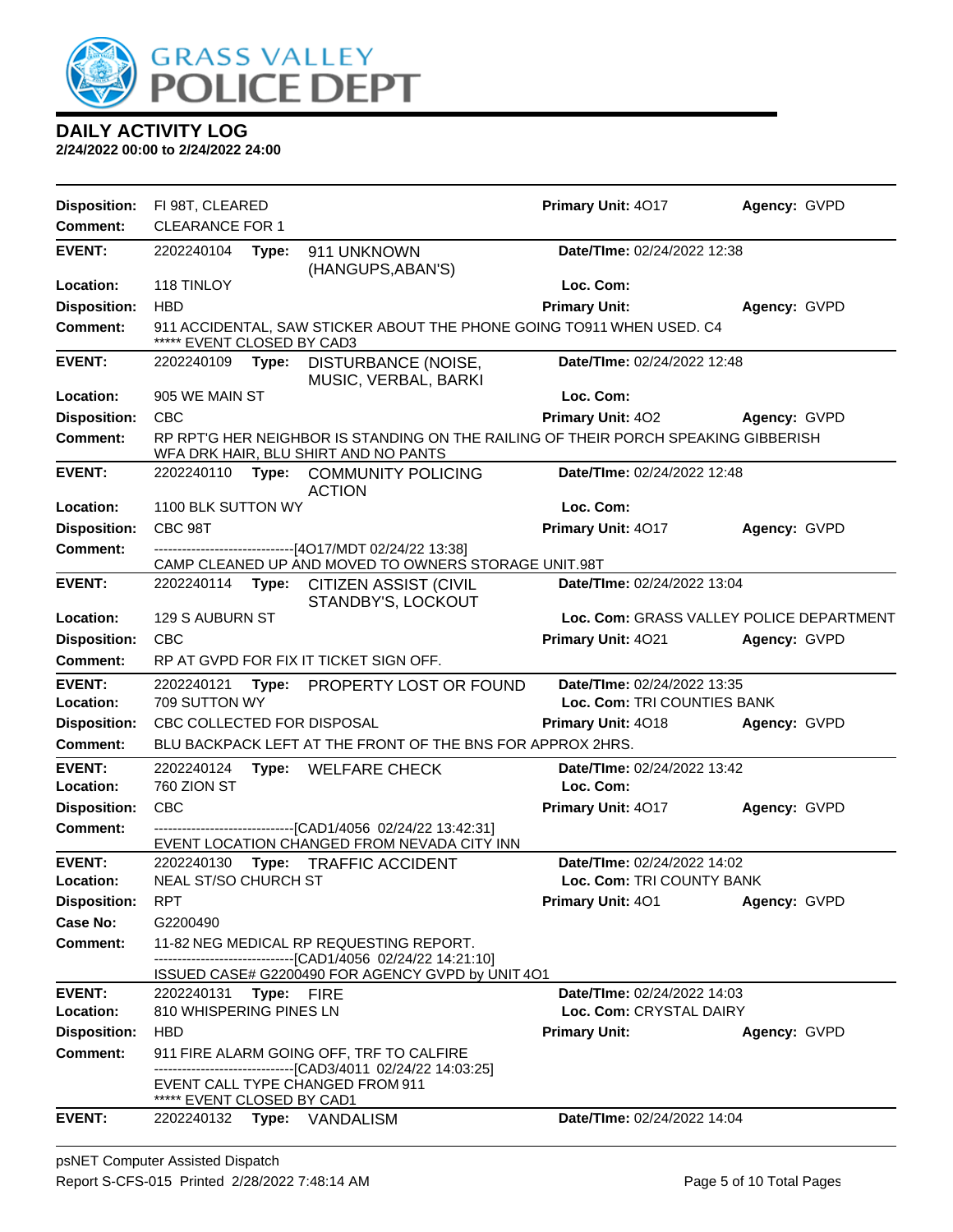

| Location:                              | 246 ARCADIA DR                                                                                                                                                                                                 | Loc. Com:                                      |              |  |  |
|----------------------------------------|----------------------------------------------------------------------------------------------------------------------------------------------------------------------------------------------------------------|------------------------------------------------|--------------|--|--|
| <b>Disposition:</b>                    | <b>CBC</b>                                                                                                                                                                                                     | <b>Primary Unit: 402</b>                       | Agency: GVPD |  |  |
| <b>Comment:</b>                        | RP REQG PERSONAL CTC FOR SLASHED TIRES WHILE VEH WAS IN THE GARAGE                                                                                                                                             |                                                |              |  |  |
|                                        | ------------------------------[4O2/MDT 02/24/22 14:49]<br>NEG CRIME. TIRE WAS OLD AND SIDE WALL CRACKED                                                                                                        |                                                |              |  |  |
| <b>EVENT:</b>                          | 2202240133 Type: ALL OTHERS                                                                                                                                                                                    | Date/TIme: 02/24/2022 14:12                    |              |  |  |
| Location:                              | NO CHURCH ST/RICHARDSON ST                                                                                                                                                                                     | Loc. Com:                                      |              |  |  |
| <b>Disposition:</b>                    | <b>CBC</b>                                                                                                                                                                                                     | <b>Primary Unit: 4K6</b>                       | Agency: GVPD |  |  |
| <b>Comment:</b>                        | RED TOYOTA HYBRID BLOCKING FIRE LANE. RP REQUESTS VEHICLE REMOVED                                                                                                                                              |                                                |              |  |  |
| <b>EVENT:</b>                          | 2202240135<br>Type:<br><b>CITIZEN ASSIST (CIVIL</b><br>STANDBY'S, LOCKOUT                                                                                                                                      | <b>Date/Time: 02/24/2022 14:22</b>             |              |  |  |
| Location:                              | 1262 SUTTON WY                                                                                                                                                                                                 | Loc. Com: HOSPITALITY HOUSE 530 271 7144       |              |  |  |
| <b>Disposition:</b>                    | FI 98T, CLEARANCE DENIED                                                                                                                                                                                       | <b>Primary Unit: 4017</b>                      | Agency: GVPD |  |  |
| <b>Comment:</b>                        | <b>CLEARANCE</b>                                                                                                                                                                                               |                                                |              |  |  |
| <b>EVENT:</b>                          | 2202240143 Type: VEHICLE STOP<br>451 E MAIN ST                                                                                                                                                                 | Date/TIme: 02/24/2022 14:50                    |              |  |  |
| Location:<br><b>Disposition:</b>       | WA                                                                                                                                                                                                             | Loc. Com: 76 GAS STATION<br>Primary Unit: 4018 | Agency: GVPD |  |  |
| <b>Comment:</b>                        | License:                                                                                                                                                                                                       |                                                |              |  |  |
|                                        | -------------------------[CAD1/4056_02/24/22_14:51:04]                                                                                                                                                         |                                                |              |  |  |
|                                        | EVENT LOCATION CHANGED FROM CHEVRON E MAIN                                                                                                                                                                     |                                                |              |  |  |
| <b>EVENT:</b>                          | 2202240149    Type: ALL OTHERS                                                                                                                                                                                 | Date/TIme: 02/24/2022 15:03                    |              |  |  |
| Location:                              | 664 FREEMAN LN # E<br><b>UTL</b>                                                                                                                                                                               | Loc. Com: PINE CREEK LAUNDROMAT                |              |  |  |
| <b>Disposition:</b><br><b>Comment:</b> | ----------------------------------[CAD1/4056 02/24/22 15:04:20]                                                                                                                                                | <b>Primary Unit: 4017</b>                      | Agency: GVPD |  |  |
|                                        | EVENT LOCATION CHANGED FROM 664 FREEMAN                                                                                                                                                                        |                                                |              |  |  |
| <b>EVENT:</b>                          | 2202240150 Type: VEHICLE STOP                                                                                                                                                                                  | Date/TIme: 02/24/2022 15:16                    |              |  |  |
| Location:                              | 121 BANK ST                                                                                                                                                                                                    | Loc. Com: GOLD MINERS                          |              |  |  |
| <b>Disposition:</b>                    | WA                                                                                                                                                                                                             | Primary Unit: 4018                             | Agency: GVPD |  |  |
| <b>Comment:</b>                        | License: 28900G2 State: CA<br>ON TINLOY IFO LISTED                                                                                                                                                             |                                                |              |  |  |
|                                        | -------------------------------[CAD1/4056_02/24/22 15:16:52]                                                                                                                                                   |                                                |              |  |  |
|                                        | EVENT LOCATION CHANGED FROM GOLD MINERS INN                                                                                                                                                                    |                                                |              |  |  |
| <b>EVENT:</b>                          | 2202240151 <b>Type:</b><br>911 UNKNOWN<br>(HANGUPS, ABAN'S)                                                                                                                                                    | Date/TIme: 02/24/2022 15:18                    |              |  |  |
| Location:                              | 12054 NEVADA CITY HY                                                                                                                                                                                           | Loc. Com:                                      |              |  |  |
| <b>Disposition:</b>                    | <b>HBD</b>                                                                                                                                                                                                     | <b>Primary Unit:</b>                           | Agency: GVPD |  |  |
| <b>Comment:</b>                        | 911 ACCIDENTAL FOR ANOTHER NUMBER<br>***** EVENT CLOSED BY CAD3                                                                                                                                                |                                                |              |  |  |
| <b>EVENT:</b>                          | Type:<br><b>EXTRA PATROL</b><br>2202240152                                                                                                                                                                     | Date/TIme: 02/24/2022 15:20                    |              |  |  |
| Location:                              | 342 S SCHOOL ST                                                                                                                                                                                                | Loc. Com: BELL HILL SCHOOL                     |              |  |  |
| <b>Disposition:</b>                    | <b>CBC</b>                                                                                                                                                                                                     | <b>Primary Unit: 402</b>                       | Agency: GVPD |  |  |
| <b>Comment:</b>                        | ***** SCHEDULED EVENT *****<br>SECRETARY REQ LE PRESENCE AT PICK UP TODAY AND DROP OFF TOMORROW FOR UNRULY PARENTS<br>GETTING UPSET AT DROP OFF, REQ10-21.<br>-----------------------[4O21/MDT 02/22/22 10:05] |                                                |              |  |  |
| <b>EVENT:</b>                          | PU AT 3:20 AND DROP OFF AT 8:45<br>2202240156                                                                                                                                                                  | Date/TIme: 02/24/2022 15:32                    |              |  |  |
|                                        | Type:<br><b>COMMUNITY POLICING</b><br><b>ACTION</b>                                                                                                                                                            |                                                |              |  |  |
| Location:                              | 1100 BLK SUTTON                                                                                                                                                                                                | Loc. Com:                                      |              |  |  |
| <b>Disposition:</b>                    | CBC 98T, CAMP CLEANED, TRANSPORTED TO<br><b>MOTEL</b>                                                                                                                                                          | Primary Unit: 4017                             | Agency: GVPD |  |  |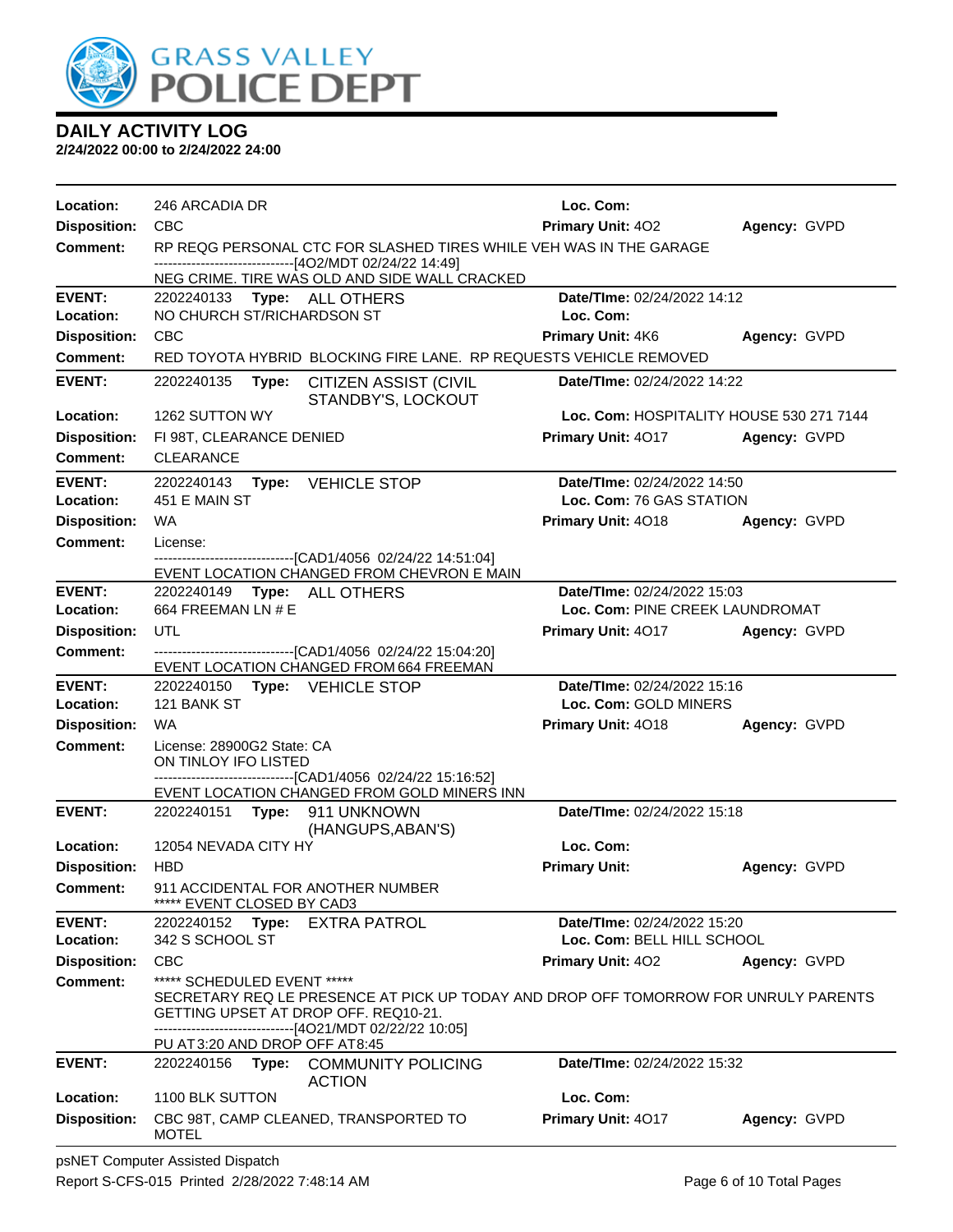

| <b>Comment:</b>            | OW <sub>1</sub>                     |       |                                                                                                                                                                                      |                                                            |              |
|----------------------------|-------------------------------------|-------|--------------------------------------------------------------------------------------------------------------------------------------------------------------------------------------|------------------------------------------------------------|--------------|
| <b>EVENT:</b>              | 2202240157                          | Type: | <b>TRESPASS</b>                                                                                                                                                                      | Date/TIme: 02/24/2022 15:32                                |              |
| Location:                  | 225 S AUBURN ST                     |       |                                                                                                                                                                                      | Loc. Com: HENNESSY SCHOOL / GRASS VALLEY<br><b>CHARTER</b> |              |
| <b>Disposition:</b>        | <b>CBC</b>                          |       |                                                                                                                                                                                      | <b>Primary Unit: 403</b>                                   | Agency: GVPD |
| <b>Comment:</b>            |                                     |       | --------------------[CAD1/4056_02/24/22 15:33:57]<br>EVENT LOCATION CHANGED FROM 225 S AUBURN                                                                                        |                                                            |              |
| <b>EVENT:</b>              | 2202240163                          | Type: | <b>CITIZEN ASSIST (CIVIL</b><br>STANDBY'S, LOCKOUT                                                                                                                                   | Date/TIme: 02/24/2022 15:57                                |              |
| Location:                  | 1262 SUTTON WY                      |       |                                                                                                                                                                                      | Loc. Com: HOSPITALITY HOUSE 530 271 7144                   |              |
| <b>Disposition:</b>        | CBC 98T, JENNINGS DENIED 1036       |       |                                                                                                                                                                                      | Primary Unit: 4017                                         | Agency: GVPD |
| <b>Comment:</b>            | <b>CLEARANCE X3</b>                 |       |                                                                                                                                                                                      |                                                            |              |
| <b>EVENT:</b><br>Location: | 2202240164<br>105 NEAL ST           | Type: | <b>WELFARE CHECK</b>                                                                                                                                                                 | Date/TIme: 02/24/2022 15:59<br>Loc. Com: SAFEWAY           |              |
| <b>Disposition:</b>        | <b>CBC</b>                          |       |                                                                                                                                                                                      | <b>Primary Unit: 402</b>                                   | Agency: GVPD |
| <b>Comment:</b>            | TONIGHT.                            |       | RP REQG WELFARE CHECK ON SUBJ IN WHEELCHAIR SITTING BEHIND THE BUILDING. SU IS MUMBLING TO<br>HIMSELF AND IS DRINKING A BOTTLE OF VODKA. RP IS WORRIED THE SU WILL "FREEZE TO DEATH" |                                                            |              |
| <b>EVENT:</b>              | 2202240168                          | Type: | 911 UNKNOWN<br>(HANGUPS, ABAN'S)                                                                                                                                                     | Date/TIme: 02/24/2022 16:08                                |              |
| Location:                  | 1350 EA MAIN ST                     |       |                                                                                                                                                                                      | Loc. Com:                                                  |              |
| <b>Disposition:</b>        | <b>HBD</b>                          |       |                                                                                                                                                                                      | <b>Primary Unit:</b>                                       | Agency: GVPD |
| <b>Comment:</b>            | ***** EVENT CLOSED BY CAD1          |       | NURSE REQ XFER TO PORTLAND PD FOR 1146 PATIENT                                                                                                                                       |                                                            |              |
| <b>EVENT:</b>              | 2202240170                          | Type: | ALARMS (SILENT, AUDIBLE,<br><b>COMMERCIAL, RES</b>                                                                                                                                   | Date/TIme: 02/24/2022 16:16                                |              |
| Location:                  | 303 LONE JACK                       |       |                                                                                                                                                                                      | Loc. Com:                                                  |              |
| <b>Disposition:</b>        | <b>CBC SECURE</b>                   |       |                                                                                                                                                                                      | Primary Unit: 4018                                         | Agency: GVPD |
| <b>Comment:</b>            |                                     |       | OP DAVE/ SIL/ INSIDE GARAGE DOOR/ RESP NEGATIVE                                                                                                                                      |                                                            |              |
|                            |                                     |       | -------------------------------[CAD1/4056_02/24/22 16:37:21]<br>EVENT LOCATION CHANGED FROM 10639 BRUNSWICK RD GV                                                                    |                                                            |              |
| <b>EVENT:</b>              | 2202240172                          | Type: | 911 UNKNOWN<br>(HANGUPS, ABAN'S)                                                                                                                                                     | Date/TIme: 02/24/2022 16:27                                |              |
| Location:                  | 124 EA EMPIRE ST                    |       |                                                                                                                                                                                      | Loc. Com:                                                  |              |
| <b>Disposition:</b>        | INF PER 4K6                         |       |                                                                                                                                                                                      | <b>Primary Unit:</b>                                       | Agency: GVPD |
| Comment:                   | 911 STATIC.                         |       |                                                                                                                                                                                      |                                                            |              |
|                            | <b>BUSY ON CALL BACK</b>            |       | ----------------[CAD3/4011_02/24/22_16:27:29]<br>------------------------------[CAD1/4056 02/24/22 16:54:41]                                                                         |                                                            |              |
|                            |                                     |       | UNABLE TO COMPLETE CALL ON ADD CALLBACK<br>***** EVENT CLOSED BY CAD1 WITH COMMENT-PER 4K6                                                                                           |                                                            |              |
| <b>EVENT:</b><br>Location: | 2202240174<br>300 SIERRA COLLEGE DR |       | Type: VEH CITES, VIN, TOWS, DUI                                                                                                                                                      | Date/TIme: 02/24/2022 16:48<br>Loc. Com:                   |              |
| Disposition:               | <b>CBC VEH UNLOCKED</b>             |       |                                                                                                                                                                                      | Primary Unit: 4018                                         | Agency: GVPD |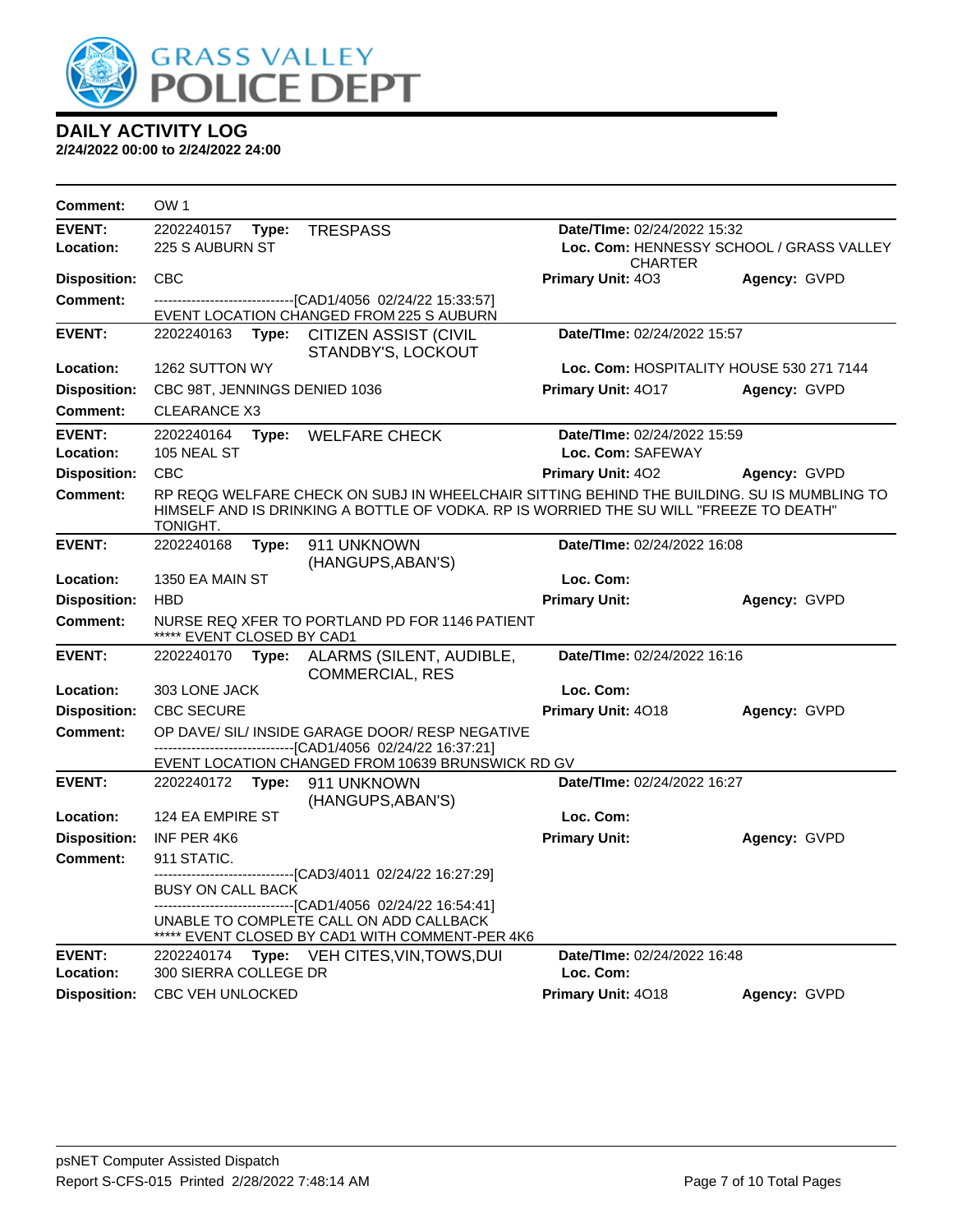

| <b>Comment:</b>     |                                            | 911 RP ACCIDENTALLY LOCKED HER CHILD AND DOG IN THE VEH.<br>HYUNDAI SONATA, GRY/ PURPLE COLOR                                                                                            |                                                          |              |
|---------------------|--------------------------------------------|------------------------------------------------------------------------------------------------------------------------------------------------------------------------------------------|----------------------------------------------------------|--------------|
|                     |                                            | AFTER THE ROUNDABOUT, NEAR THE FIELD.                                                                                                                                                    |                                                          |              |
|                     |                                            | ------------------------[CAD3/4011_02/24/22_16:48:53]<br>EVENT LOCATION CHANGED FROM 250 SIERRA COLLEGE DR GV                                                                            |                                                          |              |
|                     |                                            | ------------------------[CAD3/4011_02/24/22_16:49:57]<br>RP STATING CHILD IS C4 AT THE MOMENT, SITTING IN CAR SEAR<br>-------------------------------[CAD1/4056 02/24/22 16:50:28]       |                                                          |              |
|                     | 10-39 CALFIRE                              |                                                                                                                                                                                          |                                                          |              |
|                     |                                            | -----------------------------[CAD3/4011_02/24/22 16:54:46]<br>EVENT LOCATION CHANGED FROM SIERRA COLLEGE DR/LITTON DR GV<br>-------------------------------[CAD3/4011 02/24/22 16:55:25] |                                                          |              |
|                     |                                            | CALLED BACK ON 911. STATED THE FIRE TRUCK WENT THE WRONG DIRECTION. UPDATED ADDRESS                                                                                                      |                                                          |              |
| <b>EVENT:</b>       |                                            | 2202240175 Type: CITIZEN ASSIST (CIVIL<br>STANDBY'S, LOCKOUT                                                                                                                             | Date/TIme: 02/24/2022 16:51                              |              |
| Location:           | 1262 SUTTON WY                             |                                                                                                                                                                                          | Loc. Com: HOSPITALITY HOUSE 530 271 7144                 |              |
| <b>Disposition:</b> | <b>CBC</b>                                 |                                                                                                                                                                                          | Primary Unit: 402                                        | Agency: GVPD |
| Comment:            |                                            | -------------------------------[CAD1/4056 02/24/22 16:51:55]                                                                                                                             |                                                          |              |
| <b>EVENT:</b>       |                                            | EVENT LOCATION CHANGED FROM HOSPITALITY HOUSE                                                                                                                                            |                                                          |              |
| Location:           | 2202240178 Type: FOLLOWUP<br>131 EUREKA ST |                                                                                                                                                                                          | Date/TIme: 02/24/2022 17:00<br>Loc. Com: HILLTOP ESTATES |              |
| <b>Disposition:</b> | <b>CBC</b>                                 |                                                                                                                                                                                          | <b>Primary Unit: 402</b>                                 | Agency: GVPD |
| <b>Comment:</b>     |                                            | RP REQG 10-21 FROM A GRASS VALLEY OFFICER REF EVENT #220221 0076, HANDLED BY 4O23                                                                                                        |                                                          |              |
|                     |                                            |                                                                                                                                                                                          |                                                          |              |
|                     |                                            | RP WOULD LIKE VERIFICATION THAT HER MOTHER DID STATE THAT THE FEMALE COULD USE THE CAR AND                                                                                               |                                                          |              |
|                     |                                            | THAT IT IS AN EMBEZZLEMENT ISSUE AND THAT THERE IS NO WAY RP CAN GET THE VEH BACK<br>-------------------------------[4O2/MDT 02/24/22 19:01]                                             |                                                          |              |
|                     | CIVIL ISSUE.CBC                            |                                                                                                                                                                                          |                                                          |              |
| <b>EVENT:</b>       | 2202240182 Type:                           | <b>RESTRAINING ORDERS (TRO,</b><br>OAH, CUSTODY, C                                                                                                                                       | Date/TIme: 02/24/2022 17:14                              |              |
| Location:           | 867 SUTTON WY                              |                                                                                                                                                                                          | Loc. Com: SAFEWAY                                        |              |
| <b>Disposition:</b> | <b>RPT UTL</b>                             |                                                                                                                                                                                          | Primary Unit: 4018                                       | Agency: GVPD |
| <b>Case No:</b>     | G2200491                                   |                                                                                                                                                                                          |                                                          |              |
| <b>Comment:</b>     |                                            | 911 RPT'G SUBJ WAS JUST IN THE STORE VIOLATING A R/O<br>GRY HOODIE, BLK SHIRT AND BLK SWEATS WALKING TWRDS CULTURE SHOCK<br>-------------------------------[CAD1/4056 02/24/22 17:33:34] |                                                          |              |
|                     |                                            | ISSUED CASE# G2200491 FOR AGENCY GVPD by UNIT 4O18                                                                                                                                       |                                                          |              |
| <b>EVENT:</b>       |                                            | 2202240190 Type: SUSPICIOUS CIRCUMSTANCE<br>(VEHICLE, PERSON                                                                                                                             | Date/TIme: 02/24/2022 17:45                              |              |
| Location:           | 426 SUTTON WY #112                         |                                                                                                                                                                                          | Loc. Com: BLONDIES                                       |              |
| <b>Disposition:</b> | <b>CBC</b>                                 |                                                                                                                                                                                          | Primary Unit: 2024                                       | Agency: GVPD |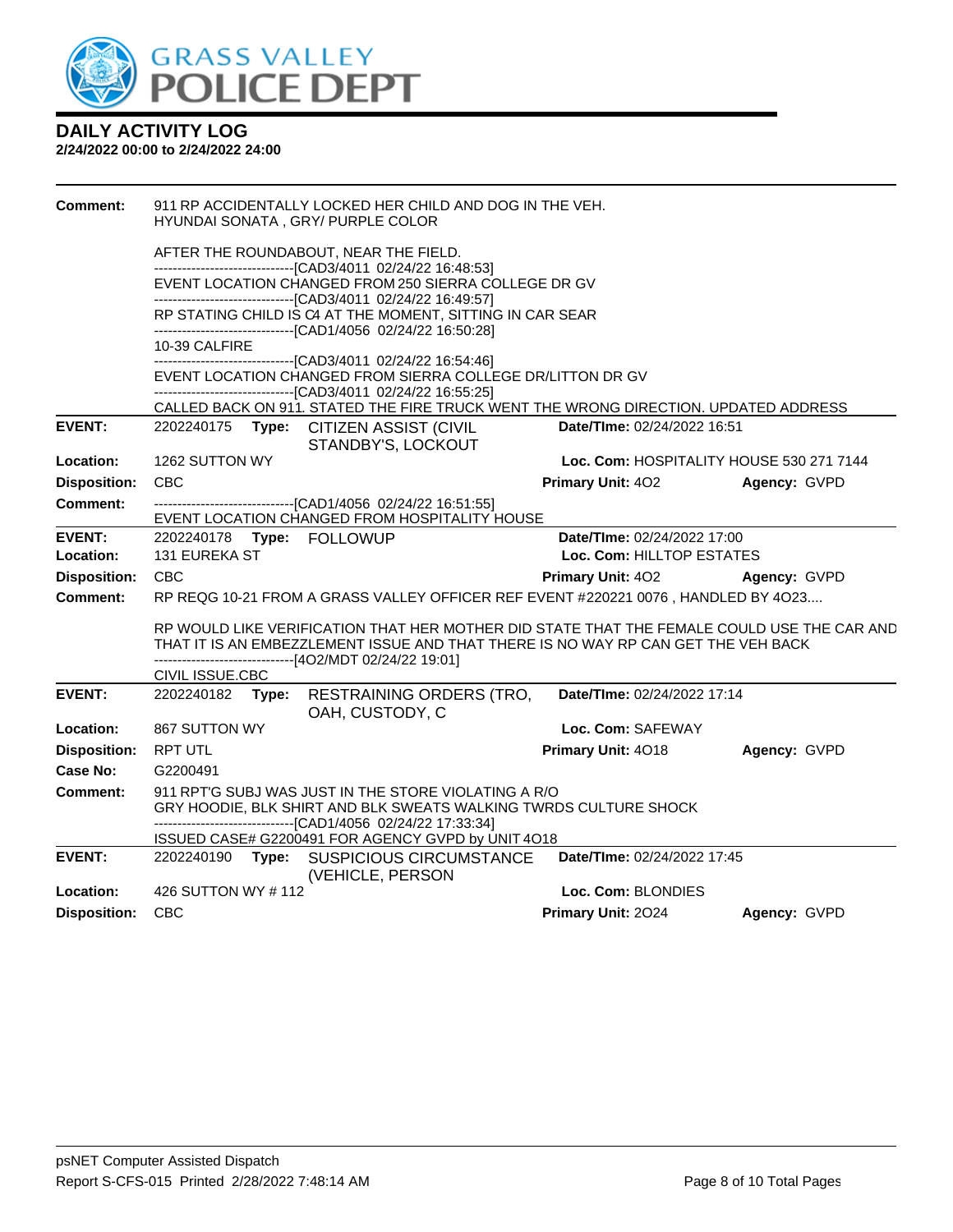

#### **2/24/2022 00:00 to 2/24/2022 24:00**

**Comment:** RPS YOUNG CLIENT SAID SHE WAS 3 DIFFERENT AGES, BETWEEN UNDER 18 TO 24YO, STATED SHE WAS FROM ANOTHER STATE, THEN STATED SHE WAS FROM QUINCY. SHE ALSO CHECKED IN TODAY UNDER A DIFFERENT NAME THAT SHE PROVIDED TO MAKE THE APPT. THE SUBJ WAS ALSO W/ AN OLDER MALE SUBJ, MID TO LATE40S ------------------------------[CAD3/4011 02/24/22 17:50:49] ASSOCIATED W/ WHI GMC PICK UP. ONE OF THE HAIR SYLISTS IS SENDING RP A PICTURE OF THE LP LINEMAN STICKER ON BACK, GUN STICKER ON BACK, POSS WISCONSIN PLATES ALSO PAID W/ CASH FOR AN OVER \$500 BILL FEMALE SUBJ DIDNT SEEM IN DISTRESS AND WAS SMOKING FROM A MARIJ PEN FEMALE HAS BLK HAIR, LSW DOC MARTENS, BLK MESH/ GRN LONG SLEEVE DRESS. FEMALE TOLD RP THAT SHE WAS GOING TO FRIAR TUCKS AT1900HRS. ONE OF THE SYLISTS ASKED THE FEMALE IF SHE WANTED A PICTURE OF HER HAIR, TO WHICH THE MALE SUBJ STATED "NO, NO PICTURES". THE FEMALE TOLD THE MALE "ITLL ONLY BE THE BACK OF MY HEAD, NOT MY FACE" -------[MERGED CAD1/4106 02/24/2022 20:51:46] MERGED 2202240218 TYPE: VEH STOP LOCATION: 321 BROAD ST BONANZA MARKET RP: COMMENTS: REF EVENT 2202240190------------------------------[CAD1/4106 02/24/22 20:51:17] EVENT LOCATION CHANGED FROM BONANZA LOT ------------------------------[4K6/MDT 02/24/22 21:20] CTC MADE W/ SUBJS. FEMALE WAS C4 AND IS AN ADULT. 10-39 RP. CBC **EVENT:** 2202240206 **Type:** 911 UNKNOWN (HANGUPS,ABAN'S) **Date/TIme:** 02/24/2022 19:23 **Location:** 297 HORIZON CR **Loc. Com: Disposition:** HBD LOG PER 4S3 IF THEY SOUNDED C4 **Primary Unit: Agency:** GVPD **Comment:** 911 ACCIDENTAL, CODE 4. PHONE MALFUNCTION ------------------------------[CAD1/4106 02/24/22 19:35:09] HIST OF 415 P IN 2019/2018 ------------------------------[CAD1/4106 02/24/22 19:35:28] 4S3 ADV TO REVIEW \*\*\*\*\* EVENT CLOSED BY CAD1 WITH COMMENT-LOG PER 4S3 IF THEY SOUNDED C4 **EVENT:** 2202240210 **Type:** DISTURBANCE (NOISE, MUSIC, VERBAL, BARKI **Date/TIme:** 02/24/2022 19:32 **Location:** 342 S SCHOOL ST **Loc. Com:** BELL HILL SCHOOL **Disposition:** UTL GOA **Primary Unit:** 4O20 **Agency:** GVPD **Comment:** 911 REPORTING HEARD ONLY, SOUNDS LIKE PEOPLE FIGHTING BY THE SCHOOL. RP HEARS KIDS YELLING. UNK IF VERBAL OF PHYS. **EVENT:** 2202240214 **Type:** BURGLARY (AUTO, RESIDENCE, COMMERCIAL) **Date/TIme:** 02/24/2022 20:14

psNET Computer Assisted Dispatch Report S-CFS-015 Printed 2/28/2022 7:48:14 AM Page 9 of 10 Total Pages

**Case No:** G2200493

**Location:** YUBA RIVER CT **Loc. Com:**

**Disposition:** RPT **Primary Unit:** 4O11 **Agency:** GVPD